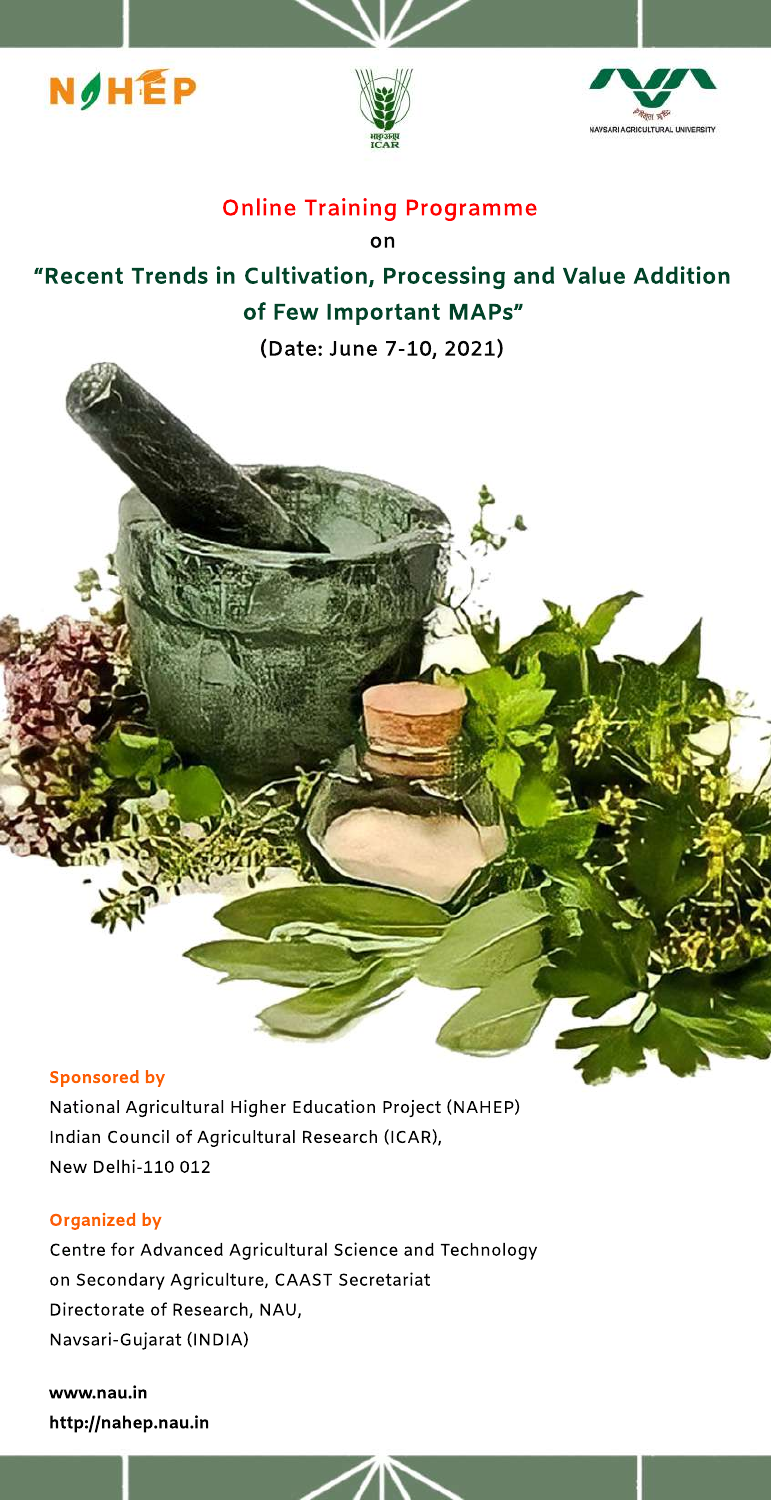





#### **PROGRAMME ELUCIDATION (NAHEP-CAAST)**

The National Agricultural Higher Education Project (NAHEP) is a new initiative of Indian Council of Agricultural Research, funded by World Bank and Government of India on sharing basis. The NAHEP is an ambitious step of ICAR to strengthen the National Agricultural Education System in the country by investing in capacity building of Students, Faculties, Infrastructural Development and Innovative Technologies. The Navsari Agricultural University (NAU), Navsari, Gujarat was granted an Advanced Agricultural Science and Technology (CAAST) Sub-component on "Establishment of Secondary Agriculture Unit for Skill Development in Students and Farmers" on competitive basis in 2018.

#### **ABOUT THE UNIVERSITY**

The Navsari Agricultural University campus is located 3 km to the West of Navsari city. The main campus at Navsari houses various graduates and post graduates colleges in faculties of Agriculture/ Sciences/Horticulture Forestry/Veterinary and Agribusiness Management. NAU has made remarkable progress in its tripartite activities i.e., Education, Research and Extension Education which was matched with growth in infrastructure and Human Resource Development since its inception. NAU, Navsari has bagged many awards at the national level for excellence in its mandated activities.

## **TRAINING HIGHLIGHTS**

This training will broadly cover diverse topics related to cultivation, processing of MAPs viz.

- 1. Commercial Cultivation of important MAPs
- 2. Good Agriculture & Collection Practices of MAPs
- 3. New GenerationTechnologies for Processing of MAPs
- 4. Value Added Procedure of MAPs
- 5. Scope of Enterprise Development in MAPs

#### **ELIGIBILITY**

Faculties, SMSs, Postgraduate students from Veterinary Sciences /Agriculture / Forestry / Horticulture / ABM discipline of Navsari Agricultural University and other SAUs, Deemed universities, Central institutes / Centres and KVKs are eligible for this training. The candidate should have scored at least 60% marks in their last degree programme. Total 500 seats are available for this training which would be distributed as under:

A. Faculties and PG students of NAU : 200

B. Faculties and PG students of other institutes/organizations: 300

If seats remain vacant in category A, they would be filled from category B and vice versa.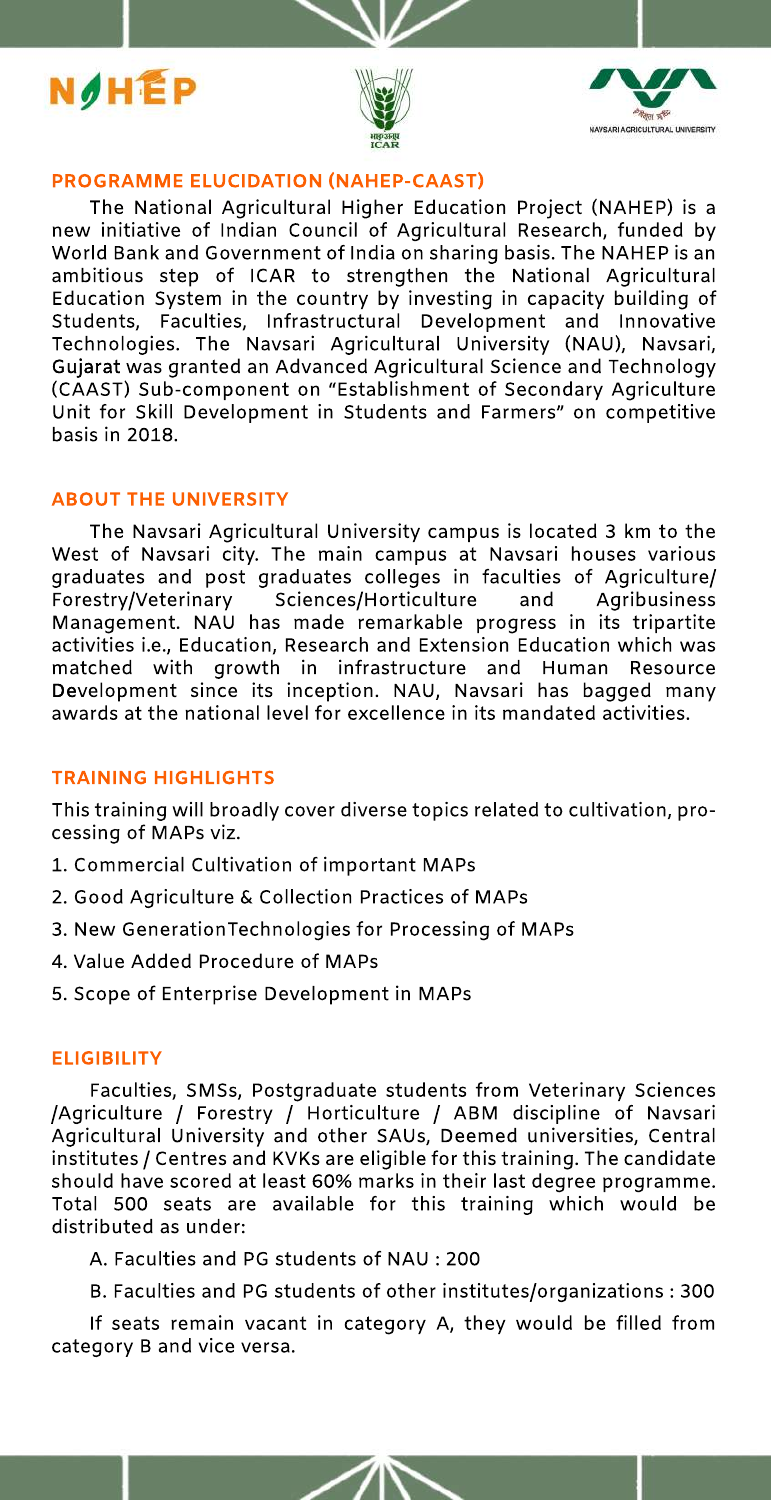





# **HOW TOAPPLY**

Interested candidates can register in the training by filling an online form by pasting this

# link**https://forms.gle/swuGQq4JpZEDekS1A**

Training completion certificate will be issued to only those participants who will attend entire training.

# **REGISTRATION FEES**

There is no registration fee for this training. This training course is fully funded by NAHEP-CAAST.

## **IMPORTANT DATES**

Last date for registration : June 04, 2021 Date for displaying eligibility list: June 05, 2021 Traning commencement date: June 07, 2021 Training completion date: June 10, 2021

# **ADDRESSFORCORRESPONDENCE:**

NAU-CAAST Secretariat Directorate of Research Navsari Agricultural University, Navsari (Gujarat)-396 450 E-mail:naunahepcaast3@gmail.com Contact No.: 9408083819

## **Training coordinators**

Dr. R. P. Gunaga, Assoc. Professor & Co-PI, Unit-2 (CoF), NAU, Navsari Dr. S. K. Sinha, Assist. Professor & Co-PI, Unit-2 (CoF), NAU, Navsari Dr. H. T. Hegde, Associate Faculty, Unit -2 (CoF), NAU, Navsari Dr. A. A. Mehta, Associate Faculty, Unit -2 (CoF), NAU, Navsari

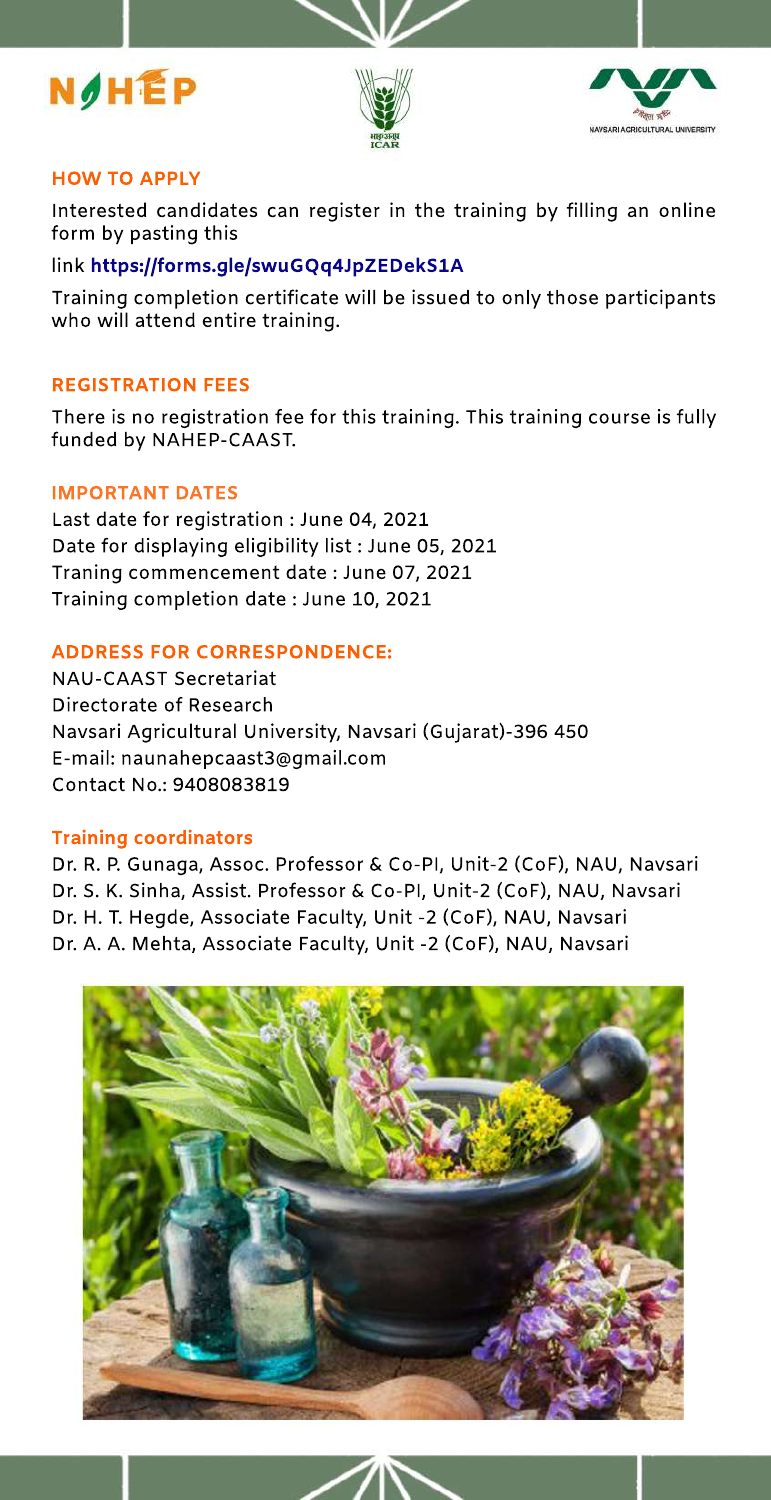





#### **Virtual Training Programme Schedule**

#### "Recent Trends in Cultivation, Processing and Value Addition of Few Important MAPs"

#### Date: June 7-10, 2021

# Organized By: Centre for Advanced Agricultural Science and Technology, NAHEP,

## Navsari Agricultural University, Navsari

| <b>Time</b>          | <b>Topics</b>                                                                                                                  | <b>Resource Persons</b>                                                                                                                                                                            |
|----------------------|--------------------------------------------------------------------------------------------------------------------------------|----------------------------------------------------------------------------------------------------------------------------------------------------------------------------------------------------|
| Day 1: June 7, 2021  |                                                                                                                                |                                                                                                                                                                                                    |
| 14.30-15.30<br>hrs   | Commercial<br>Cultivation<br>$\sigma$ f<br>Medicinal and Aromatic Plants<br>under Agroforestry: Scope and<br>Challenges        | Dr. Kamini<br>Scientist (Agroforestry), ICAR-Indian Grassland and<br>Fodder Research Institute (IGFRI),<br><b>Jhansi</b>                                                                           |
| 15.30-16.30<br>hrs   | Modified<br>Atmospheric<br>Packaging                                                                                           | Dr. Dattatreya M. Kadam<br>Principal Scientist (APE)<br>ICAR-CIRCOT, Mumbai                                                                                                                        |
| Day 2: June 8, 2021  |                                                                                                                                |                                                                                                                                                                                                    |
| 14.30-15.30<br>hrs   | New Generation Technologies<br>Processing<br>and Value<br>for<br><b>Addition of MAPs</b>                                       | Dr. C. T. Ramachandra<br>Associate Professor & Head, Dept. of Processing and food<br>Engineering, College of Agriculture Sciences, GKVK,<br>Bengaluru                                              |
| 15.30-16.30<br>hrs   | Processing<br>and<br>Post-harvest<br>Management of Few Important<br><b>MAPs</b>                                                | <b>Dr. Sunil Pareek</b><br><b>Senior Scientist</b><br>Dept. of Agriculture & Environmental Sciences,<br>National Institute of Food Technology Entrepreneurship<br>and Management (NIFTEM), Sonepat |
| Day 3: June 9, 2021  |                                                                                                                                |                                                                                                                                                                                                    |
| 14.30-15.30<br>hrs   | <b>MAPs</b><br>of<br>and<br>Technology<br>Value Added Products                                                                 | Dr. Laxminarayan Hegde<br>Dean, College Agriculture Engineering and Food<br>Technology, Devihosur                                                                                                  |
| 15.30-16.30<br>hrs   | Conservation and Sustainable<br>Management<br>Approaches<br>of<br>medicinal and aromatic Plants<br>for Livelihood Improvements | Dr. Gopal Shukla<br>Assistant Professor, Department of Forestry<br>Uttar Banga Krishi Viswavidyalaya, Pundibari                                                                                    |
| Day 4: June 10, 2021 |                                                                                                                                |                                                                                                                                                                                                    |
| 14.30-15.30<br>hrs   | Ensuring Quality Botanicals<br>through Good Agriculture &<br>Collection<br>Practices<br>for<br><b>Potential Health Care</b>    | Dr. Ravindra Raina<br>Professor, Amity Food and Agriculture Foundation<br>Amity University, Nodia                                                                                                  |
| 15.30-16.30<br>hrs   | Medicinal and Aromatic Plants<br>Enterprise Development: Some<br><b>Success Stories</b>                                        | Dr. P. L. Saran<br>Principal Scientist (Horticulture)<br>ICAR-The Directorate of Medicinal and Aromatic<br>Plants Research (DMAPR), Anand                                                          |